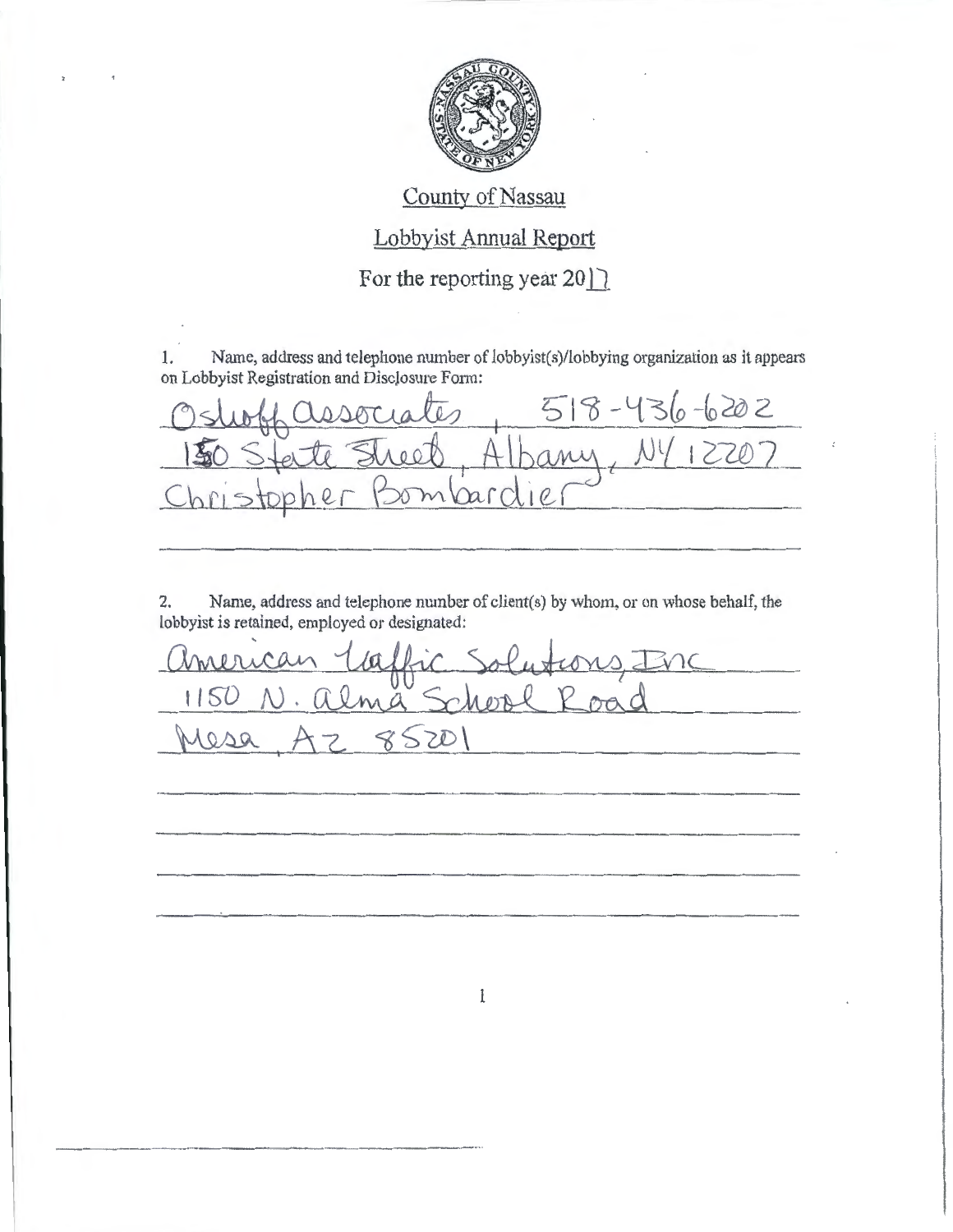3. A description of the subject or subjects on which each lobbyist retained, employed or designated by such client has lobbied:<br> $\bigvee_{b}^{b}$ .<br>- Microsoft and the company of the company of the company of the company of the company of the company of the company of the company of the company of the company of the company of the company of the company of the compa **Contractor**  $\sim$  $\overline{\phantom{a}}$ 4. Names of the persons and agencies before which such lobbyist has lobbied:  $M_{\odot}$ 

5. List below amounts for any compensation paid or owed to the lobbyist during the prior year for the purposes of lobbying. Such amounts shall be detailed as to amount, to whom paid and for what purpose.

| Amount | Details                                                     |
|--------|-------------------------------------------------------------|
|        | ting of<br>$q$ $\lambda$ $\lambda$ a $\mu$ $($<br>$1\sigma$ |
|        |                                                             |
|        |                                                             |
|        |                                                             |

2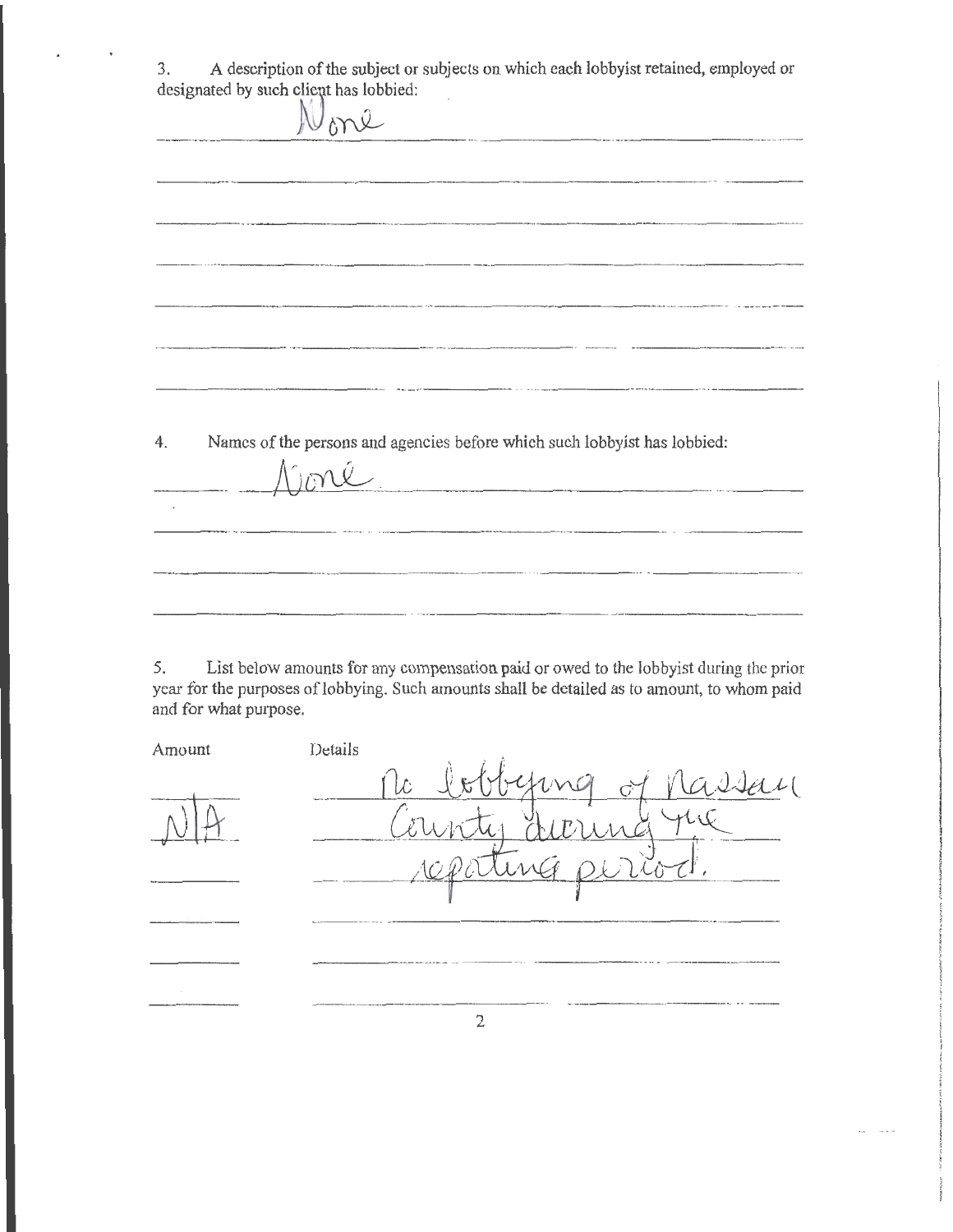| 6.     | List below the cumulative total amounts earned for lobbying throughout the year:<br>$\frac{1}{2}$ |
|--------|---------------------------------------------------------------------------------------------------|
|        |                                                                                                   |
|        |                                                                                                   |
| 7.     | List below the expenses incurred or expensed by lobbyist for the purpose of lobbying:             |
| Amount | Details                                                                                           |
|        |                                                                                                   |
|        | See question 3                                                                                    |
|        |                                                                                                   |
|        |                                                                                                   |
|        |                                                                                                   |
|        |                                                                                                   |
|        |                                                                                                   |
|        |                                                                                                   |
|        |                                                                                                   |
|        |                                                                                                   |
|        |                                                                                                   |
|        |                                                                                                   |
|        |                                                                                                   |
|        |                                                                                                   |
|        |                                                                                                   |
|        |                                                                                                   |
|        |                                                                                                   |
|        |                                                                                                   |

3

. ···················-····- -------